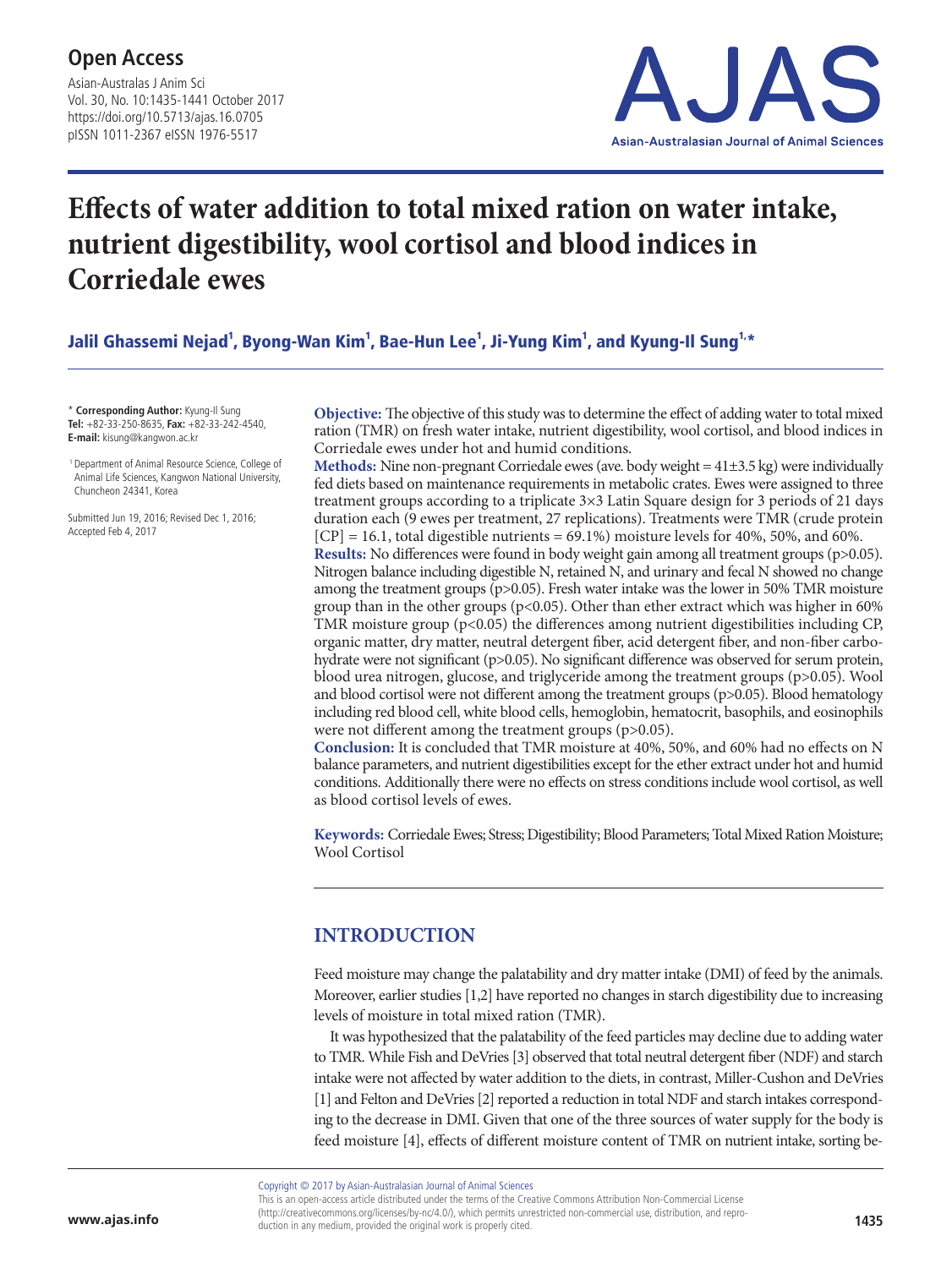## A.JAS

havior, and production of dairy cows has been investigated [1-3,5]. They concluded that increasing TMR moisture by adding water decreases DMI and consequently other nutrient intake, increases the tendency of sorting against long particles in dairy heifers [6], and declines the production of dairy cows [2]. However, most often adding water to TMR results in a significant change in production due to a decline in DMI as the dry matter (DM) proportion of the TMR falls below 45%.

It should be noted that feed moisture and drinking water is necessary for proper rumination and digestion [7-9], and nutrient digestibility can be improved in animals by decreasing feed intake under heat stress conditions [10,11]. Sheep require less water per unit of feed DM and have drier feces than cows do [8,11]. Adding water to feed is hypothesized to have compensation effects on fresh water intake that may influence the need for water supply to sheep.

The variation in climatic variables like temperature and humidity are recognized as potential hazards in the growth and production of all domestic livestock species. High ambient temperature accompanied by high air humidity caused an additional discomfort and enhanced the stress levels which in turn resulted in depression of the physiological and metabolic activities of the animal. Measuring the wool cortisol level with a new and accurate approach is a documented measurement to evaluate levels of chronic stress includes heat stress in sheep [7] and cows [12]. Furthermore, researchers [13-15] have reported that in a hot and humid climate, especially with heat stress, may alter serum biochemical parameters and hematology [15-17] in livestock due to capacity of the animals to adapt to the new environmental conditions. This and the possible effects of TMR moisture at different levels need to be investigated. Therefore, the effects of adding water to TMR on fresh water intake, nutrient digestibility, stress status in Corriedale ewes, especially during hot and humid conditions were evaluated.

#### **MATERIALS AND METHODS**

#### **Animals, treatments and experimental design**

The experimental procedure and methods were approved by The Animal Welfare and Ethics Authority of Kangwon National University, Chuncheon, Republic of Korea. Nine non-pregnant 3-yr old Corriedale ewes (ave. body weights  $[BW] = 41 \pm 3.5$  kg) were individually fed diets (TMR; crude protein [CP] = 16.1, total digestible nutrients [TDN] = 69.1%) based on maintenance requirements [18] with an additional 10% to ensure that they fed at their maintenance levels. Ewes were kept in metabolic crates (0.75 m ×1.45 m) and were assigned to three different treatment groups according to a triplicate 3×3 Latin Square design for 3 periods of 21-d each (9 sheep per treatment). Treatments involved adding water to TMR in order to increase the moisture to 40%, 50%, and 60%. All ewes had *ad-libitum* access to water. Water was added to the TMR each time prior to feeding. The control group of TMR provided with 40% moisture. In order to increase the moisture to the TMR up to 50% and 60%, the certain amount of water (calculated based on DM of the TMR) were added each time to each group. Then, after proper mix of added water to the TMR, feed was offered to each ewe.

Ewes were placed in individual metabolic crates with metal grated floors designed for urine and feces collection. Ewes were acclimated to the environment and experimental conditions for 10 d prior the experiment. At the beginning of each experimental period an adaptation period of 14-d was allotted in which ewes were allowed to adapt to the new treatment group to which they were assigned. The remaining 7-d comprised a measurement period, the last of which blood was drawn. Lighting in the experimental house was maintained between 0800 and 2130 h.

#### **Feed, water, wool sample, and urine and fecal collection**

Feed was uniformed as a commercial TMR (Table 1) that was weighed and offered twice daily at 0900 h and 1800 h. Ewes were fed at their maintenance levels [18] with an additional 10% of their maintenance requirements throughout the experiment, so

|  |  | Table 1. Ingredients and chemical composition of total mixed ration |  |  |
|--|--|---------------------------------------------------------------------|--|--|
|  |  |                                                                     |  |  |

| <b>Item</b>                              | $%$ DM |
|------------------------------------------|--------|
| Ingredients                              |        |
| Crushed corn                             | 4.0    |
| Formula feed <sup>1)</sup>               | 5.0    |
| Corn flake                               | 4.5    |
| Wheat flake                              | 14.0   |
| Wheat bran                               | 5.0    |
| Corn gluten                              | 5.0    |
| Sesame oil meal                          | 2.5    |
| Brewer grain                             | 20.0   |
| Liquid yeast                             | 17.2   |
| Tall fescue                              | 6.2    |
| Ryegrass                                 | 7.5    |
| Mixed hay <sup>2)</sup>                  | 6.2    |
| Molasses                                 | 2.0    |
| Vitamin-mineral premix <sup>3)</sup>     | 0.9    |
| Chemical composition                     |        |
| Dry matter                               | 60.0   |
| Crude protein                            | 16.1   |
| Crude fat                                | 4.4    |
| Neutral detergent fiber                  | 40.0   |
| Acid detergent fiber                     | 17.7   |
| Ash                                      | 6.6    |
| Nitrogen free extract <sup>4)</sup>      | 55.4   |
| Total digestible nutrients <sup>5)</sup> | 69.1   |

TMR, total mixed ration; DM, dry matter; CP, crude protein; TDN, total digestible nutrients; NFE, nitrogen free extract; CF, crude fat; EE, ether extract.

<sup>1)</sup> Formula feed included: TMR mix feed (CP, 18%; TDN, 73% DM basis).

 $^{2)}$  Mixed hay was included: alfalfa (2.0%), bermuda grass (1.1%), timothy (0.8%), oat (1%), ryegrass (1.1%), limestone (0.2%).

 $3$ ) Contained (per kg of DM): 10,250 IU vitamin A, 2,050 vitamin D, 20 mg vitamin E, and 10 mg  $CuSO<sub>4</sub>5H<sub>2</sub>O$ .

 $^{4)}$  NFE (%) = 100-[(CP+CF+EE+total ash)]%.

<sup>5)</sup> TDN (%) = (digestible protein+digestible carbohydrate)%+(digestible fat  $\times$  2.25)%.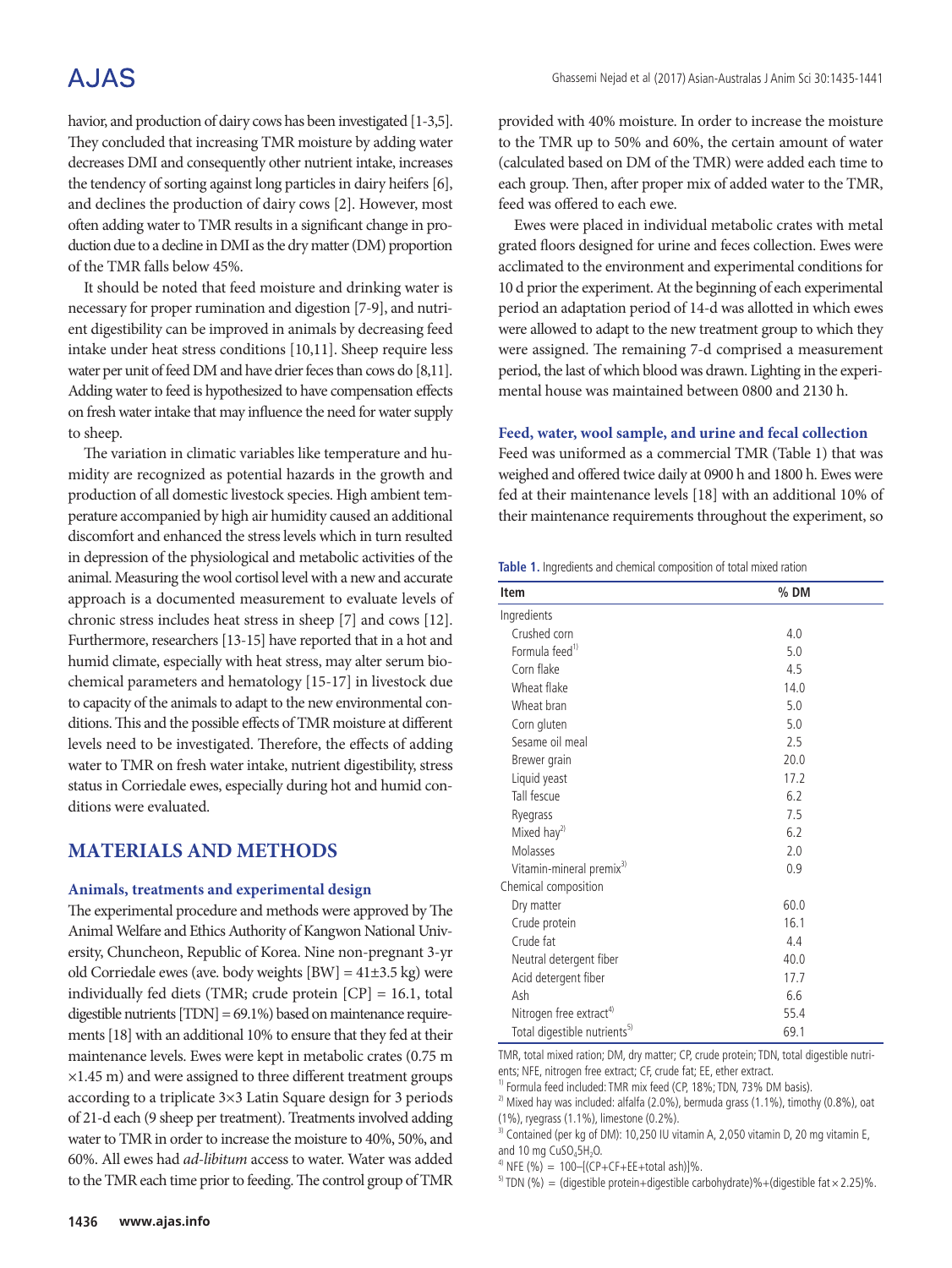that no residual feed remained to weigh each day. The BW were measured on days 1, 14, and 21 of each period. Fresh water intake was recorded two times daily for the 5 final days of each period. Collections of urine and feces were performed daily for the final 7 days of each period, and were stored for analyses. Approximately 200 g of daily fecal excretion from each ewes were subsampled to a plastic bag, dried (65°C for 3 days), finely ground (1 mm) and analysed for nutrients including ether extract (method 920.39; [19]), and ash (method 927.02; [19]). The N (except for urine N) was determined by Kjeldahl procedure using  $Cu^{2+}$  as a catalyst, and CP was calculated as N×6.25 (method 984.13; [19]). Urinary N content was analysed as described by El Shazly [20]. Fibre content of feed and feces was determined using the method of Van Soest et al [21]. NDF and acid detergent fiber (ADF) were expressed with residual ash. Nitrogen free extracts (NFE) (Table 1) and non-fiber carbohydrate (NFC) (Table 3) were calculated using the formulas.

Preparing wool for cortisol analysis included shaving from the posterior vertex region of the neck between the cisterna magna and scapular bones, wrapping and unwrapping in aluminum foil, washing with isopropanol and methanol, drying, grinding, and then applying hair cortisol assay using the kit according to the manufacturers recommendation (Salimetrics, high sensitivity salivary cortisol, enzyme immuneassay kit, no. 1-3002, State College, PA, USA). Further details are described by Ghassemi Nejad et al [7]. The intra-assay and inter-assay coefficients of variations were 4.5 and 10.1, respectively.

Blood was collected by jugular venipuncture in two evacuated tubes at 1300 h on day 21 of each period. One sample (anticoagulant: ethylenediaminetetraacetic acid [EDTA], Greiner bio-one, New Orleans, LA, USA, reference no. 456073) was used to determine blood hematology characteristics, and the other (no additive: BD, Franklin Lakes, NJ, USA) was used to determine concentrations of serum protein, urea, glucose, and triglycerides (Modular analytic E170, Roche, Germany). After collection, serum was obtained by centrifugation (1,200×g for 20 min) and then stored at –20°C until analysis. Blood in vacutainers containing EDTA was used for blood hematology including red blood cells (RBC), white blood cells (WBC), hemoglobin, hematocrit, basophils, and eosinophils.

The diurnal temperature and humidity pattern as temperaturehumidity index (THI) in the experimental house are presented in Table 2 calculated as suggested by Marai et al [22].

#### **Statistical analysis**

The univariate procedure of SAS (version 9.1; SAS institute Inc., Cary, NC, USA) was used to check the normality of data. The result of this analysis showed that the data for all the measured characteristics were normally distributed. Statistical analysis was carried out using the general linear model procedure of SAS for a triplicate 3×3 Latin Square design. The model included effects of ewe, treatment, and period as follows:

**Table 2.** Average diurnal morning, noon and evening temperature and humidity pattern in the experimental house (0700 to 2000)

| <b>Item</b>       | <b>Hours</b> | <b>Values</b> | <b>SEM</b> |
|-------------------|--------------|---------------|------------|
| Temperature       | 0700-0800    | 28.7          | 0.1        |
|                   | 1200-1300    | 32.3          | 0.2        |
|                   | 1900-2000    | 29.1          | 0.1        |
| Relative humidity | 0700-0800    | 71.3          | 0.5        |
|                   | 1200-1300    | 85.9          | 0.9        |
|                   | 1900-2000    | 90.2          | 1.1        |
| THI <sup>1</sup>  | 0700-0800    | 27.5          |            |
|                   | 1200-1300    | 31.5          |            |
|                   | 1900-2000    | 28.2          |            |

SEM, standard error of the mean; THI, temperature-humidity index.

<sup>1)</sup> Temperature-humidity index calculated as suggested by Marai et al [22].

$$
Y_{ijkl} = \mu + \alpha_i + S_j + P_k + \epsilon_{ijkl}
$$

Where,  $Y_{ijkl}$  = each observation,  $\mu$  = total mean,  $\alpha_i$  = effect of treatment,  $S_j$  = effects of ewe,  $P_k$  = effects of period, and  $\varepsilon_{ijkl}$  = error. Experimental house environment was controlled throughout the experiment and the effects of ewe and period was not significant. Duncan multiple range test was used for ranking treatment means within a significant F test and statistical differences were considered significant at p<0.05 and differences among means with  $0.05 < p < 0.10$  was accepted as representing tendencies to differences.

The THI data were averaged for weekly means (on hourly intervals) and analyzed by analysis of variance as repeated measures using the mixed procedure of SAS (version 9.1; SAS institute Inc., Cary, NC, USA). The covariance structures (autoregressive order 1, unstructured and compound symmetry) for the repeated measures model were tested and the structure which fitted the model best was chosen based on the smallest Schwarts's Bayesian criterion.

#### **RESULTS**

#### **Nitrogen balance, feed intake, fresh water intake, and nutrient digestibility**

TMR moisture levels did not affect (p>0.05) N balance including N intake (g/d), fecal N (g/d), digestible N (g/d), urinary N (g/d), retained N (g/d), fecal N/N intake (%), urinary N/N intake (%), and retained N/N intake (%) of the groups (Table 3). Feed intake remained unchanged (p>0.05) during the experiment since animals were fed with an additional 10% of their maintenance level. The breakdown of which is as follows; 2.1 kg, 1.9 kg and 2.0 kg in 40%, 50%, and 60% TMR moisture groups (as-fed prior to water addition to TMR), respectively. Body weight gains (kg) in 40%, 50%, and 60% TMR moisture groups were 1.0±0.1, 1.1±0.5, and 0.9±0.1 kg, respectively. No differences were observed in BW of ewes among treatments (p>0.05). Fresh water intake (L/d) was lower ( $p = 0.03$ ) in the 50% TMR moisture group among the treatment groups, while no difference (p>0.05) was observed in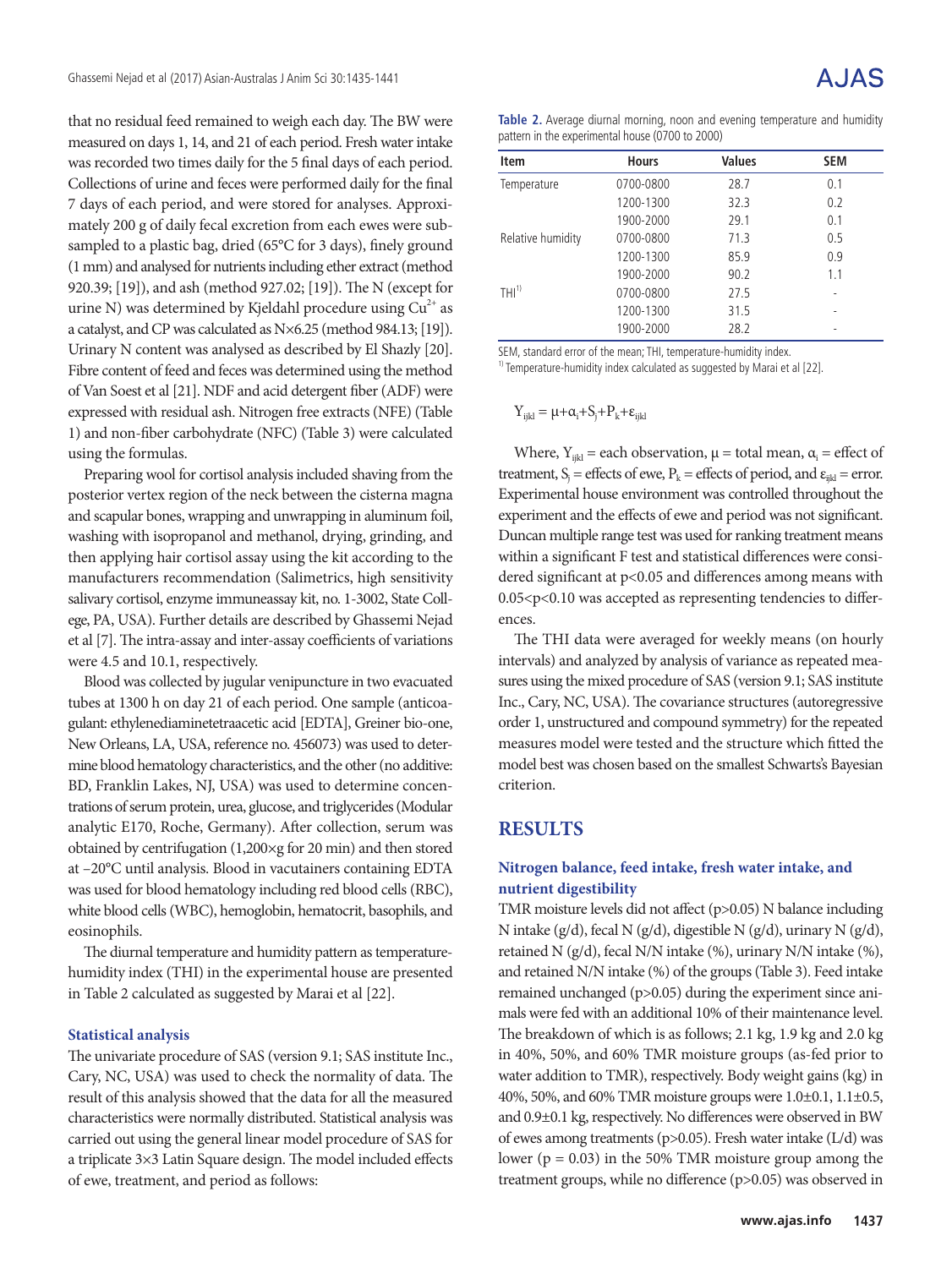**Table 3.** Effects of adding water to TMR on nitrogen balance in ewes during hot and humid conditions

| <b>Item</b>             |      | TMR moisture <sup>1)</sup> | <b>SEM</b> |      |         |
|-------------------------|------|----------------------------|------------|------|---------|
|                         | 40%  | 50%                        | 60%        |      | p-value |
| Nitrogen balance        |      |                            |            |      |         |
| N intake $(q/d)$        | 17.5 | 17.5                       | 17.5       | 0.15 | 0.55    |
| Fecal $N$ (g/d)         | 4.9  | 5.0                        | 5.1        | 0.25 | 0.75    |
| Digestible N (g/d)      | 13.8 | 13.7                       | 13.7       | 0.27 | 0.57    |
| Urinary $N$ ( $q/d$ )   | 7.9  | 8.8                        | 8.9        | 0.41 | 0.75    |
| Retained N (g/d)        | 6.3  | 4.9                        | 4.8        | 2.3  | 0.13    |
| Fecal N/N intake (%)    | 26.3 | 26.2                       | 27.4       | 4.1  | 0.67    |
| Urinary N/N intake (%)  | 41.4 | 46.2                       | 46.9       | 5.2  | 0.43    |
| Retained N/N intake (%) | 33.2 | 27.1                       | 25.7       | 4.5  | 0.35    |

TMR, total mixed ration; SEM, standard error of the mean; DM, dry matter.

<sup>1)</sup> Treatments include: 40% TMR, basal diet without water added; 50% TMR, basal diet plus 10% water added (DM basis); 60% TMR, basal diet plus 20% water added (DM basis).

daily fresh water intake between the 40% and 60% TMR moisture groups (Table 4).

Ether extract digestibility showed a higher ( $p$ <0.05) value in the 60% TMR moisture group than other groups. However, digestibility of CP, ADF, NDF, organic matter, NFE, and NFC were not different (p>0.05) among any of the treatment groups (Table 4).

#### **Wool cortisol and blood parameters**

Wool cortisol concentrations (pg/mg of wool) were not different (p>0.05) among the treatment groups (Table 6). Serum biochemicals including protein (g/L), blood urea nitrogen (BUN) (mmol/L), glucose (mmol/L), and triglyceride (mmol/L) (Table 5), and plasma hematology including RBC ( $\times 10^{12}$ /L), WBC ( $\times 10^{9}$ /L), hemoglobin (g/L), hematocrit, basophils ( $\times 10^9$ /L), and eosinophils ( $\times 10^9$ /L)

**Table 4.** Effects of adding water to TMR on fresh water intake and nutrient digestibility in ewes during hot and humid conditions

|                                      |            | TMR moisture <sup>1)</sup> |                  |            |         |
|--------------------------------------|------------|----------------------------|------------------|------------|---------|
| Item                                 | 40%        | 50%                        | 60%              | <b>SEM</b> | p-value |
| Fresh water intake                   |            |                            |                  |            |         |
| Average fresh water intake (L/d)     | $4.1^a$    | 3.6 <sup>b</sup>           | 4.2 <sup>a</sup> | 0.1        | 0.03    |
| Digestibility of nutrients (% DM)    |            |                            |                  |            |         |
| Crude protein                        | 72.9       | 73.2                       | 72.6             | 0.8        | 0.33    |
| <b>NDF</b>                           | 51.9       | 53.5                       | 52.0             | 1.7        | 0.15    |
| ADF                                  | 37.9       | 39.6                       | 37.7             | 1.6        | 0.15    |
| Ether extract                        | $84.9^{b}$ | $85.7^{b}$                 | $89.5^{\circ}$   | 1.1        | 0.03    |
| 0 <sub>M</sub>                       | 70.5       | 71.3                       | 70.2             | 1.6        | 0.27    |
| Nitrogen free extracts               | 75.6       | 76.3                       | 75.1             | 1.2        | 0.23    |
| Non-fiber carbohydrate <sup>2)</sup> | 90.3       | 90.4                       | 89.0             | 1.8        | 0.13    |

TMR, total mixed ration; SEM, standard error of the mean; DM, dry matter; NDF, neutral detergent fiber; ADF, acid detergent fiber; OM, organic matter; CP, crude protein; CF, crude fat; NEF, nitrogen free extracts.

<sup>1)</sup> Treatments include: 40% TMR = basal diet without water added; 50% TMR = basal diet plus 10% water added (DM basis); 60% TMR = basal diet plus 20% water added (DM basis).

<sup>2)</sup> NFC (%) = 100–[(Moisture)–(Ash)–(CP)–(CF)–(NDF)]%.

 $a<sup>b</sup>$  Values within a row with different superscripts differ significantly at  $p < 0.05$ .

were not different (p>0.05) among the treatment groups (Table 6). Overall, wool cortisol and blood parameters remained unaffected by moisture levels of TMR.

#### **DISCUSSION**

Positive N retention with different TMR moisture in sheep may reflect recycling of N through the ruminal wall and saliva for microbial synthesis [8,23]. TMR in this study was controlled and had the same uniformed ingredients and chemical compositions. The only variable in the TMR was the DM, due to addition of water to TMR. It may change the palatability and DMI of feed by the animals. Several studies reported no changes in starch digestibility due to the addition of water to TMR [1,2]. They explained that the palatability of the feed particles may decline due to adding water to TMR. While Fish and DeVries [3] observed that total NDF and starch intake were not affected by water addition to the diets, in contrast, Miller-Cushon and DeVries [1] and Felton and DeVries [2] reported a reduction in total NDF and starch intakes corresponding to the decrease in DMI. These can all affect fiber digestibility which we have not found in the present study. This may be explained as due to feeding at the maintenance requirements which resulted in similar DMI and body weight gain. As ewes in the present study were fed diets based on their maintenance requirements it should have not led to a change in body weight and with different TMR moisture levels.

Higher moisture TMR is hypothesized to be associated with being more prone to spoilage due to increased temperature of the TMR during periods of increased environmental temperature [24,25]. Moreover, it could be hypothesized that higher moisture in the ration and higher THI would promote such spoilage. However, in the present study, ewes were fed based on maintenance requirements. Higher TMR moisture was not applicable to higher TMR temperature as the ewes finish eating within a few minutes of being offering the feed and thus there were no observed changes in DMI. Furthermore, moisture levels drive the extent of the fermentation and are associated with the starch digestion rate [2]. Over 50% of TMR moisture is reported to be related to more

**Table 5.** Effects of adding water to TMR on serum biochemicals in ewes during hot and humid conditions

|                       |      | TMR moisture <sup>1)</sup> |      |            |         |  |
|-----------------------|------|----------------------------|------|------------|---------|--|
| Item                  | 40%  | 50%                        | 60%  | <b>SEM</b> | p-value |  |
| Protein (g/L)         | 59.5 | 59.1                       | 60.1 | 6.3        | 0.23    |  |
| BUN (mmol/L)          | 4.5  | 4.7                        | 4.6  | 0.5        | 0.35    |  |
| Glucose (mmol/L)      | 3.0  | 3.1                        | 2.9  | 0.3        | 0.23    |  |
| Triglyceride (mmol/L) | 0.3  | 0.3                        | 0.2  | 01         | 0.27    |  |

TMR, total mixed ration; SEM, standard error of the mean; BUN, blood urea nitrogen; DM, dry matter.

<sup>1)</sup> Treatments include: 40% TMR, basal diet without water added; 50% TMR, basal diet plus 10% water added (DM basis); 60% TMR, basal diet plus 20% water added (DM basis).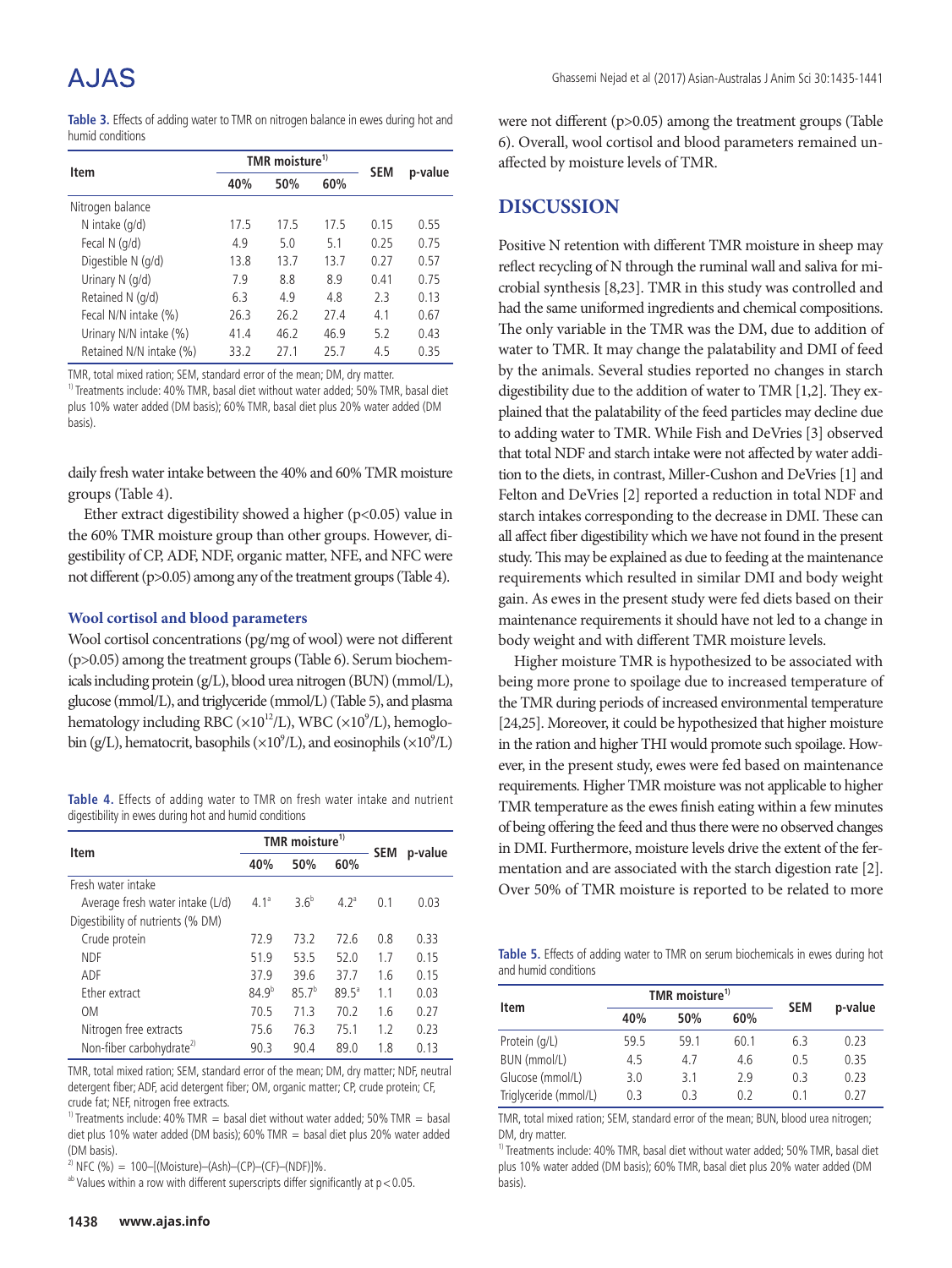|  |  | Table 6. Effects of adding water to TMR on wool cortisol and hematologic characteristics in ewes during hot and humid conditions |
|--|--|----------------------------------------------------------------------------------------------------------------------------------|
|  |  |                                                                                                                                  |

|                                                 |                   | TMR moisture <sup>1)</sup> |      |            |         |  |
|-------------------------------------------------|-------------------|----------------------------|------|------------|---------|--|
| Item                                            | 60%<br>40%<br>50% |                            |      | <b>SEM</b> | p-value |  |
| Wool cortisol <sup>2)</sup> (pg/mg of wool)     | 2.2               | 2.1                        | 2.3  | 0.1        | 0.13    |  |
| Blood hematology                                |                   |                            |      |            |         |  |
| Red blood cell ( $\times$ 10 <sup>12</sup> /L)  | 9.7               | 9.6                        | 9.6  | 0.2        | 0.17    |  |
| White blood cell ( $\times$ 10 <sup>9</sup> /L) | 5.5               | 5.9                        | 6.0  | 0.5        | 0.23    |  |
| Hemoglobin (g/L)                                | 89.8              | 87.3                       | 89.4 | 1.6        | 0.17    |  |
| Hematocrit                                      | 0.3               | 0.3                        | 0.3  | 0.1        | 0.35    |  |
| Basophils ( $\times$ 10 <sup>9</sup> /L)        | 0.1               | 0.2                        | 0.1  | 0.1        | 0.17    |  |
| Eosinophils ( $\times$ 10 <sup>9</sup> /L)      | 0.2               | 0.2                        | 0.1  | 0.1        | 0.23    |  |

TMR, total mixed ration; SEM, standard error of the mean; DM, dry matter.

<sup>1)</sup> Treatments include: 40% TMR, basal diet without water added; 50% TMR, basal diet plus 10% water added (DM basis); 60% TMR, basal diet plus 20% water added (DM basis) <sup>2)</sup> All samples were derived from the same large pool of wool. Wool cortisol concentration represents the estimated concentration of cortisol in the wool shaft.

extensive degradation of protein, poor fermentation quality, and more extensive fermentation that results in high content of free acid and low pH.

Digestibility of CP, ADF, and NDF were not different among the groups; however, higher ether extract digestibility of feed in 60% TMR moisture was observed. In the present experiment the higher moisture may increase the rate of fat bypass to the small intestine which could result in higher ether extract digestibility. As such Miller-Cushon and DeVries [1] demonstrated that the addition of water to a high-moisture TMR will decrease feed sorting, and thus decrease the refusal of NDF, and will ultimately increase milk fat percentage and yield in lactating dairy cows that may be explained due to higher ether extract digestibility.

Buffers can aid in controlling rumen pH. Sodium bicarbonate is the most widely used dietary buffer. Rations which benefit the most from buffers are rations which contain a high moisture level, and low fiber forages. Abnormally fermented material may alter the volatile fatty acid (VFA's) and lactic acid in the rumen [9]. Feed moisture is associated with saliva secretion. High moisture feeds can reduce saliva produced per kilogram of DMI by 50%. It also may have compensation effects on fresh water intake of sheep. We hypothesized that an increase in TMR moisture may be associated with fresh water intake. In such a case, the reason(s) for lower fresh water intake in 50% TMR moisture group than other groups and also similar fresh water intake in 40% and 60% TMR moisture group remains unknown. Ruminants have developed high water efficiency with improved utilization of body water resulting in the maintenance of DMI and performance [26]. It is commonly believed that addition of water to TMR will bind particles together and make it harder for the animals to sort out fine particles [1]. However, Leonardi et al [27] showed a reduction in the extent of feed sorting against long particles only when water was added to TMR up to 80% of DM. This and the fact that ewes in this study were fed based on maintenance requirements may explain why addition of water to TMR (maximum 60%) had no extensive influence on fresh water intake and the related parameters. In addition, future investigations by feeding higher moisture

TMR for over 60% may improve our understanding of how possibly can affect fresh water intake.

More et al [13] reported a significant increase in the serum protein of sheep exposed to heat stress. The increase in serum protein could be a physiological attempt to maintain extended plasma volume. Glucose, BUN, and triglyceride may change due to high ambient temperature in camel [14,15]; however, the results of this investigation showed that adding water to TMR for 40% to 60% moisture has no significant influence on serum protein, BUN, glucose, triglyceride in ewes. These phenomena could be explained by the high potential of adaptability of the ewes in this study under the environmental conditions which is not influenced by the level of TMR moisture.

No differences in wool cortisol levels show that TMR moisture at 40% to 60% did not affect chronic stress in ewes under the experimental conditions. Ghassemi Nejad et al [12] found no difference in hair cortisol levels under heat stress conditions in lactating cows with different hair color (black vs white). In contrast Ghassemi Nejad et al [7] reported in elevated wool cortisol in ewes under similar environmental conditions but with water restrictions for 2 h and 3 h following feeding as treatment groups. In this study, concentrations of WBC remained constant among the treatment groups. Blood indices may change with stressors such as environment or temperature [28]. Decreases in hematocrit values during the hot season are partially due to a decrease in circulating erythrocytes. Other researchers [16,29] have verified a depression in hematocrit and erythrocytes in cattle subjected to elevated ambient temperatures and suggest that an increased rate of erythrocyte destruction may be responsible. In this study, RBC and hematocrit values remained unchanged among the treatment groups. No change in blood hematology parameters and biochemical with changes in TMR moisture from 40% to 60% revealed that TMR moisture potentially does not affect these parameters in particular.

## **CONCLUSION**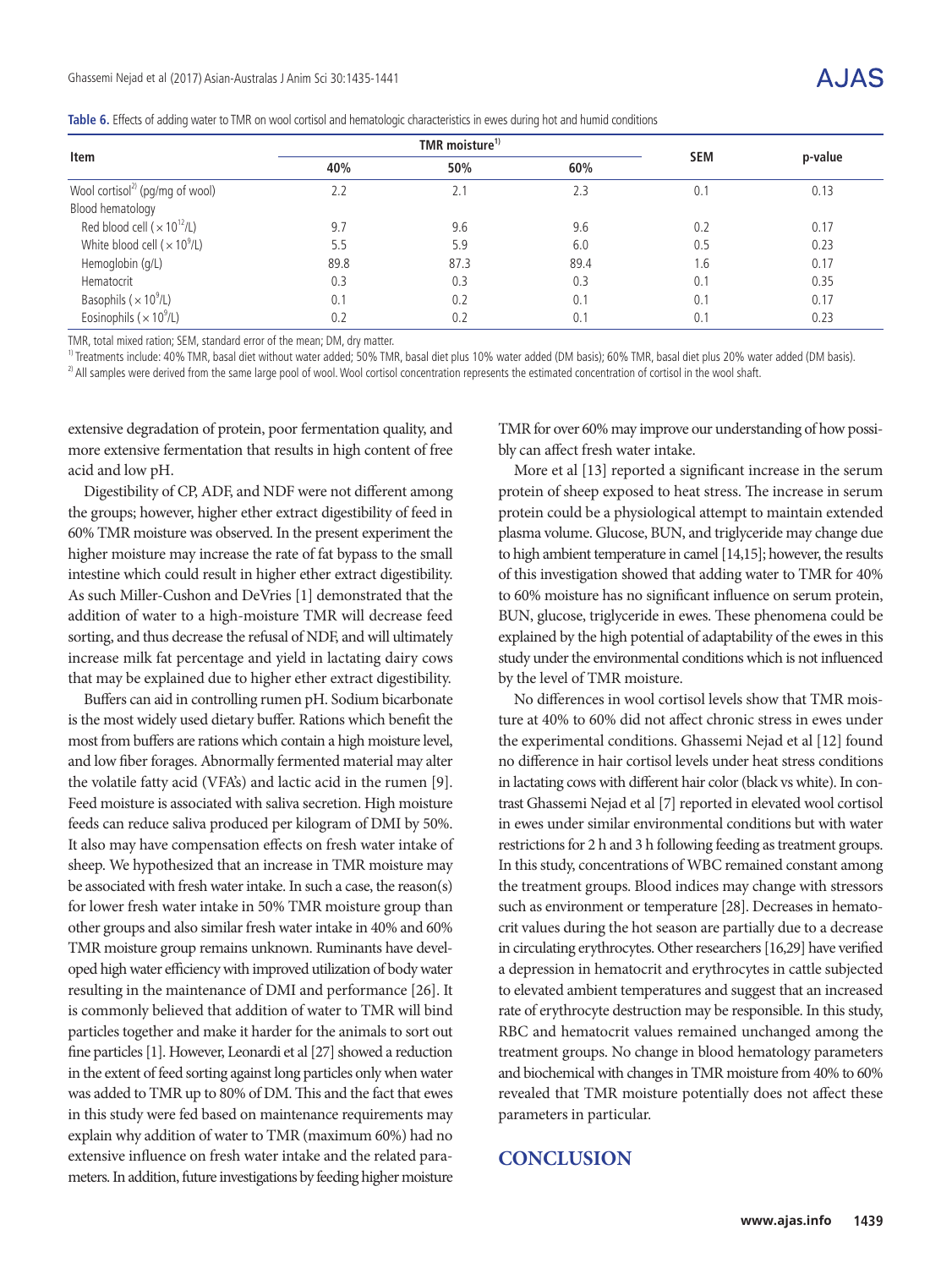This study aimed to investigate the effects of feeding different levels of TMR moisture for 40% to 60% during hot and humid conditions, regarding the fresh water intake, wool cortisol, blood indices, and nutrient digestibility of ewes. We found that TMR moisture is not linearly associated with fresh water intake. It was also observed that different levels of TMR moisture did not affect chronic stress conditions – wool cortisol, nutrient digestibility except ether extract of ewes under hot and humid conditions. We concluded that the moisture of the feed can apply from the range of 40% to 60% with no adverse effects on the welfare and nutrition of the ewes.

## **CONFLICT OF INTEREST**

We certify that there is no conflict of interest with any financial organization regarding the material discussed in the manuscript.

## **ACKNOWLEDGMENTS**

This study was supported by a grant from the Bio-industry Technology Development Program (313020-04), Ministry of Agriculture, Food, and Rural Affairs, Republic of Korea. The authors thank to Jennette B.A. Cabibi (Elmira College, SUNY University, USA) for her professional help in editing the manuscript.

#### **REFERENCES**

- 1.Miller-Cushon EK, DeVries TJ. Effect of dietary dry matter concentration on the sorting behavior of lactating dairy cows fed a total mixed ration. J Dairy Sci 2009;92:3292-8.
- 2.Felton CA, DeVries TJ. Effect of water addition to a total mixed ration on feed temperature, feed intake, sorting behavior, and milk production of dairy cows. J Dairy Sci 2010;93:2651-60.
- 3.Fish JA, DeVries TJ. Short communication: Varying dietary dry matter concentration through water addition: Effect on nutrient intake and sorting of dairy cows in late lactation. J Dairy Sci 2012;95:850-5.
- 4.Schoen A. Studies on the water balance of the East African goats. East Afr J Agric 1968;34:256-62.
- 5.Robinson PH, Burgess PL, McQueen RE. Influence of moisture content of mixed rations on feed intake and milk production of dairy cows. J Dairy Sci 1990;73:2916-21.
- 6.Khan MA, Bach A, Castells LI, et al. Effects of particle size and moisture levels in mixed rations on the feeding behavior of dairy heifers. Animal 2014;8:1722-7.
- 7.Ghassemi Nejad J, Lohakare JD, Son JK, et al. Wool cortisol is a better indicator of stress than blood cortisol in ewes exposed to heat stress and water restriction. Animal 2014;8:128-32.
- 8.Ghassemi Nejad J, Lohakare JD, West JW, et al. Effects of water restriction after feeding during heat stress on nutrient digestibility, nitrogen balance, blood profile and characteristics in Corriedale ewes. Anim Feed Sci Technol 2014;193:1-8.
- 9.Kaliber M, Koluman N, Silanikove N. Physiological and behavioral basis for the successful adaptation of goats to severe water restriction under hot environmental conditions. Animal 2015;10:82-8.
- 10. West JW. Effects of heat-stress on production in dairy cattle. J Dairy Sci 2003;86:2131-44.
- 11. Ghassemi Nejad J, Lohakare JD, West JW, et al. Effects of water restriction following feeding on nutrient digestibilities, milk yield and composition and blood hormones in lactating Holstein cows under heat stress conditions. Italian J Anim Sci 2015;14:479-83.
- 12. Ghassemi Nejad J, Kim BW, Lee BH, et al. Coat and hair color: hair cortisol and serotonin levels in lactating Holstein cows under heat stress conditions. Anim Sci J 2017;88:190-4.
- 13. More T, Singh M, Rai AK. Observation on excretory pattern of sodium, potassium and water at different temperature. Indian J Anim Sci 1980; 50:182-6.
- 14. Nazifi S, Gheisari HR, Poorabbas H. The influences of thermal stress on serum biochemical parameters of dromedary camels and their correlation with thyroid activity. Comp Haematol Int 1999;9:49-53.
- 15. Onasanya GO, Oke FO, Sanni TM, et al. Parameters influencing haematological, serum and bio-chemical references in livestock animals under different management systems. Open J Vet Med 2015;5:181-9.
- 16. Olbrich SE, Martz FA, Tumbleson ME, et al. Effects of constant environmental temperatures of 10°C and 31°C on serum biochemist and hematologic measurements of heat tolerant and cold tolerant cattle. Comp Biochem Physiol 1972;41:255-66.
- 17. Ganaie AH, Shanker G, Bumla NA, et al. Biochemical and physiological changes during thermal stress in Bovines. Vet Sci Technol 2013; 4:1-6.
- 18. NRC (National Research Council). Nutrient requirements of sheep, 6th edn. Subcommittee on sheep nutrition, committee on animal nutrition, board on agriculture. Washington, DC: National Academy Press; 1985.
- 19.AOAC (Association of Official Analytical Chemists). International. Official Methods of Analysis of the Association of Official Analytical Chemists International, 15th edn. Washington, DC: AOAC International; 1990.
- 20. El Shazly K. Studies on the nutritive value of some common Egyptian feeding stuffs. I. Nitrogen retention and ruminal ammonia curves. J Agric Sci Camb 1958;51:149-56.
- 21. Van Soest PJ, Robertson JB, Lewis BA. Methods for dietary fiber, neutral detergent fiber, and non-starch polysaccharides in relation to animal nutrition. J Dairy Sci 1991;74:3583-97.
- 22. Marai IFM, El-Darawany AA, Fadiel A, et al. Physiological traits as affected by heat stress in sheep–A review. Small Rumin Res 2007;71: 1-12.
- 23. Yagil R. The desert camel. Comparative physiological adaptation. Basel Switzerland: Karger; 1985.
- 24.Kung LJr, Sheperd AC, Smagala AM, et al. The effect of preservatives based on propionic acid on the fermentation and aerobic stability of corn silage and a total mixed ration. J Dairy Sci 1998;81:1322-30.
- 25. Eastridge ML. Major advances in applied dairy cattle nutrition. J Dairy Sci 2006;89:1311-23.